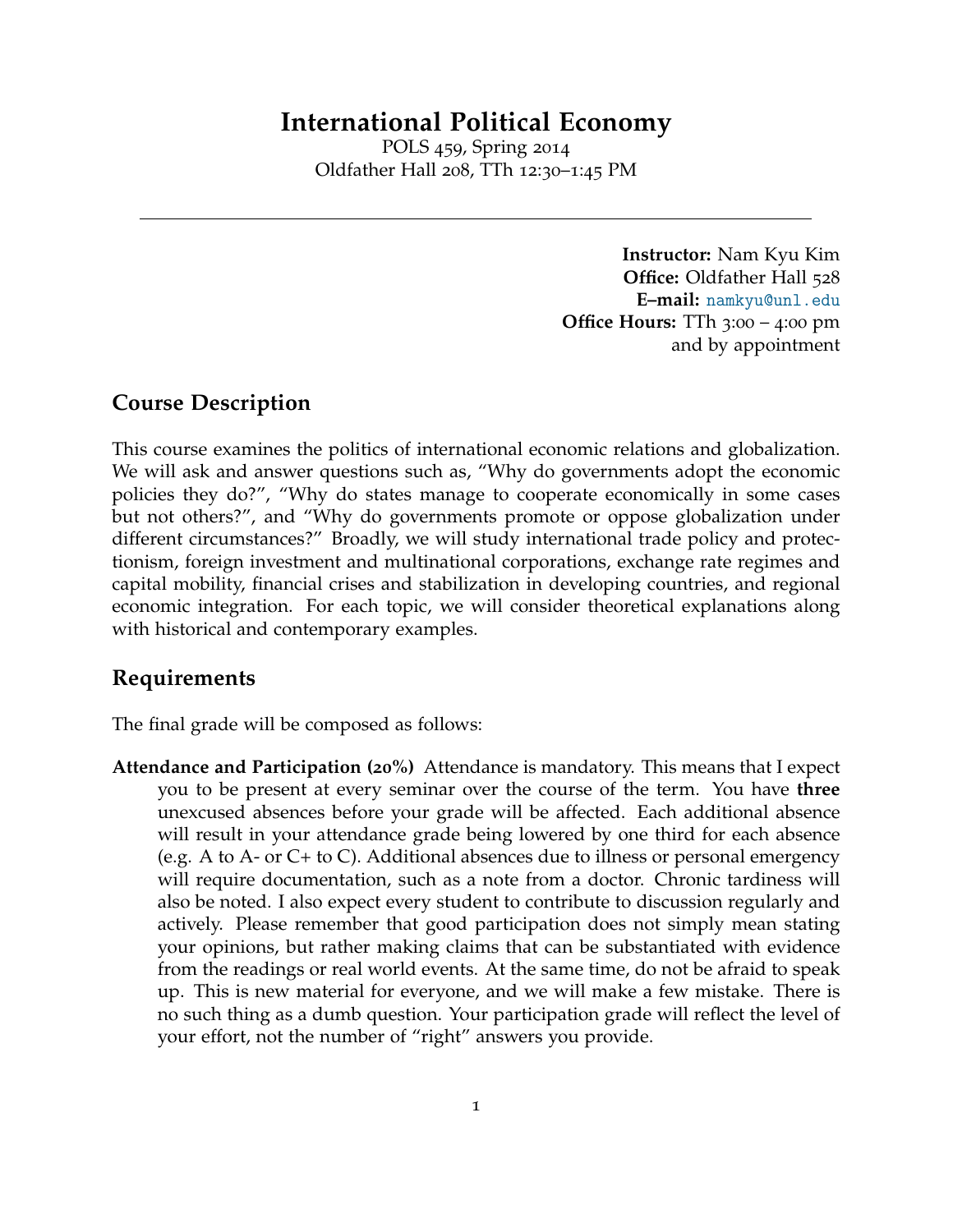- **Four in-class quizzes (10%)** Over the course of the semester I will administer 6 short quizzes at the beginning of class that cover the day's reading assignment. Each quiz will have 3 questions on the readings. These quizzes are designed to be easy. No trick questions. If you have done the assigned reading you should be able to get a 100% on the quiz most of the time. I will give 6 quizzes and only count the highest 4. There is no make-up quiz.
- **Group Presentations (10%)** In order to foster cooperative learning and an in-depth study of a particular topic of interest, students will be responsible for participating in a group presentation on an issue in IPE. Each group will consist of 3-4 students and the presentation should last about 20-25 minutes. Presentation topics and guidelines will be announced during the course.
- **Two Midterm (40%) and Final Exams (20%)** The midterm and final exams will be closed book exams featuring a combination of multiple choice, short answer and a short essay. These exams will require you to know the assigned readings and the concepts covered as well as be able to synthesize the material. The exam schedule is set. Clear your schedules now. There will be no make-up examinations unless you can provide proper documentation that your absence is due to a) a genuine family emergency, b) illness or injury, or c) travel away from Lincoln for university–related (!) obligations. More information on the exams will be made available during the course.

# **Additional Information**

- **Learning Assistance** Students with disabilities are encouraged to contact the instructor for a confidential discussion of their individual needs for academic accommodation. It is the policy of the University of Nebraska–Lincoln to provide flexible and individualized accommodation to students with documented disabilities that may affect their ability to fully participate in course activities or to meet course requirements. To receive accommodation services, students must be registered with the Services for Students with Disabilities (SSD) office, 132 Canfield Administration, 472–3787 voice or TTY.
- **Academic Honesty** Cheating is very serious offense that will not be tolerated in the course. You will receive a failing grade for the class. The examinations are closed book; you are not allowed to use any notes or books when taking them. You should bring several pens to the exams in case one fails. You may write the examinations in pencil, but if you do so you forfeit your right to contest your grade. Please refer to the Student Handbook, the University's Code of Conduct and the Office of Undergraduate Studies' document on academic integrity for the University's policies on plagiarism, cheating and other forms of academic dishonesty.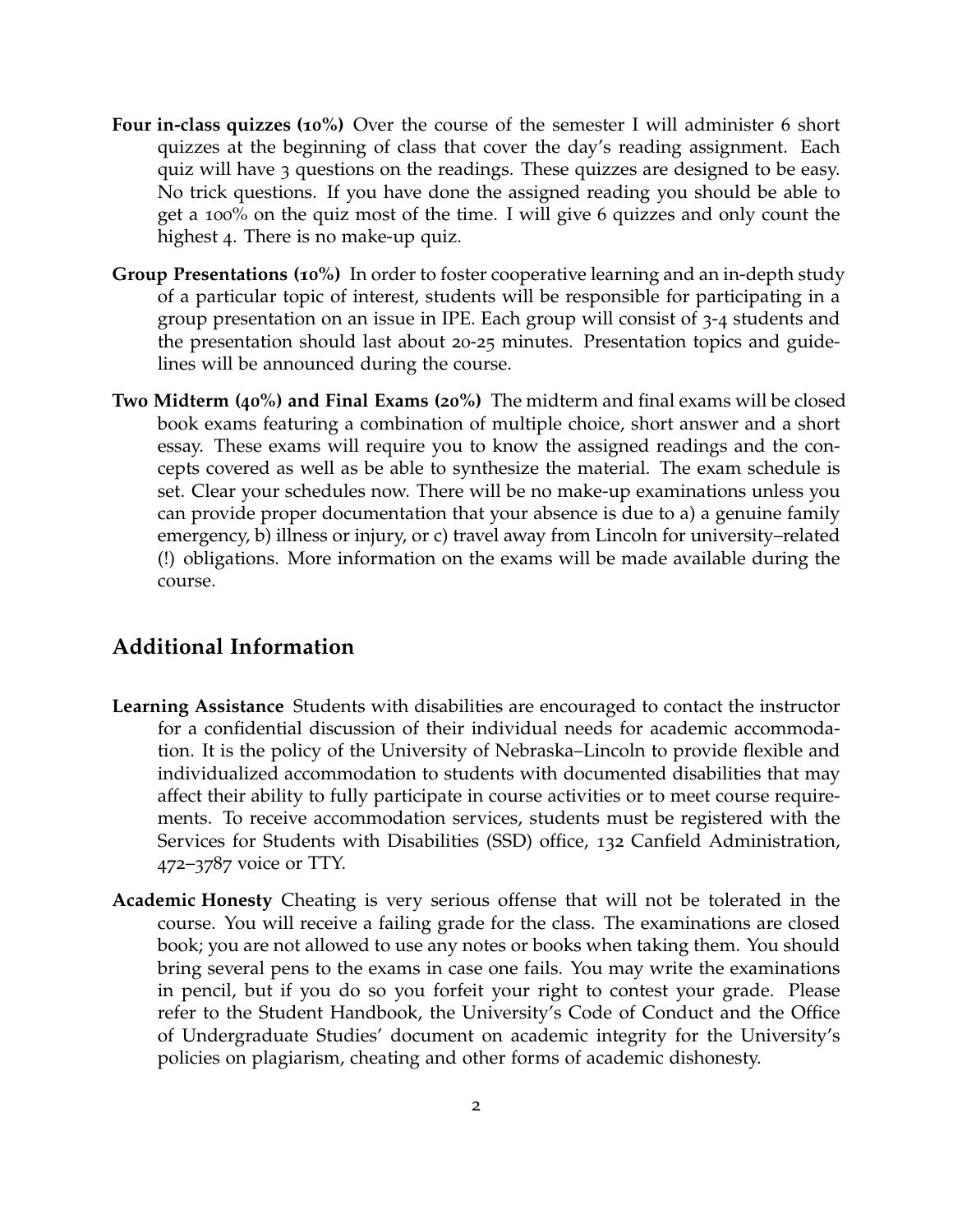**Grade Appeal** If you wish to contest a grade, send me a written appeal no sooner than 24 hours and no later than one week after receiving your grade. Note that when I re-evaluate a grade, I may take off points for other omissions, weaknesses, or errors.

# **Required Readings**

There is one required textbook for the course: Thomas Oatley, *International Political Economy: Interests and Institutions in the Global Economy*, 5th ed. (New York: Longman, 2012). It is available for purchase at the University Bookstore or online. A number of additional readings are also required; you can access them here  $(\text{http://geo.gl/RgNXJU}).$  Students are expected to have completed the reading by the day for which it has been assigned. Both the textbook and remaining items are equally vital, and will provide material for the exams.

I suggest that you keep up with current events by reading the main international economics stories of the day/week in either [the New York Times,](http://www.nytimes.com) [the Financial Times,](http://www.ft.com/) or [the](http://www.economist.com/) [Economist.](http://www.economist.com/) We will frequently discuss current economic events in class; details about such events could also be useful on your exams, at least as an option.

# **Important Dates**

# **Course Outline**

#### **January 14. Introduction to the course**

• No assigned readings.

#### *Part I: International Trade*

#### **January 16. Economies of Trade**

- Oatley  $46 53$ .
- 'The Battle of Smoot–Hawley" in *The Economist* (December 20th, 2008).

#### **January 21. Domestic Distributive Politics of Trade I**

• Oatley,  $69 - 79$ .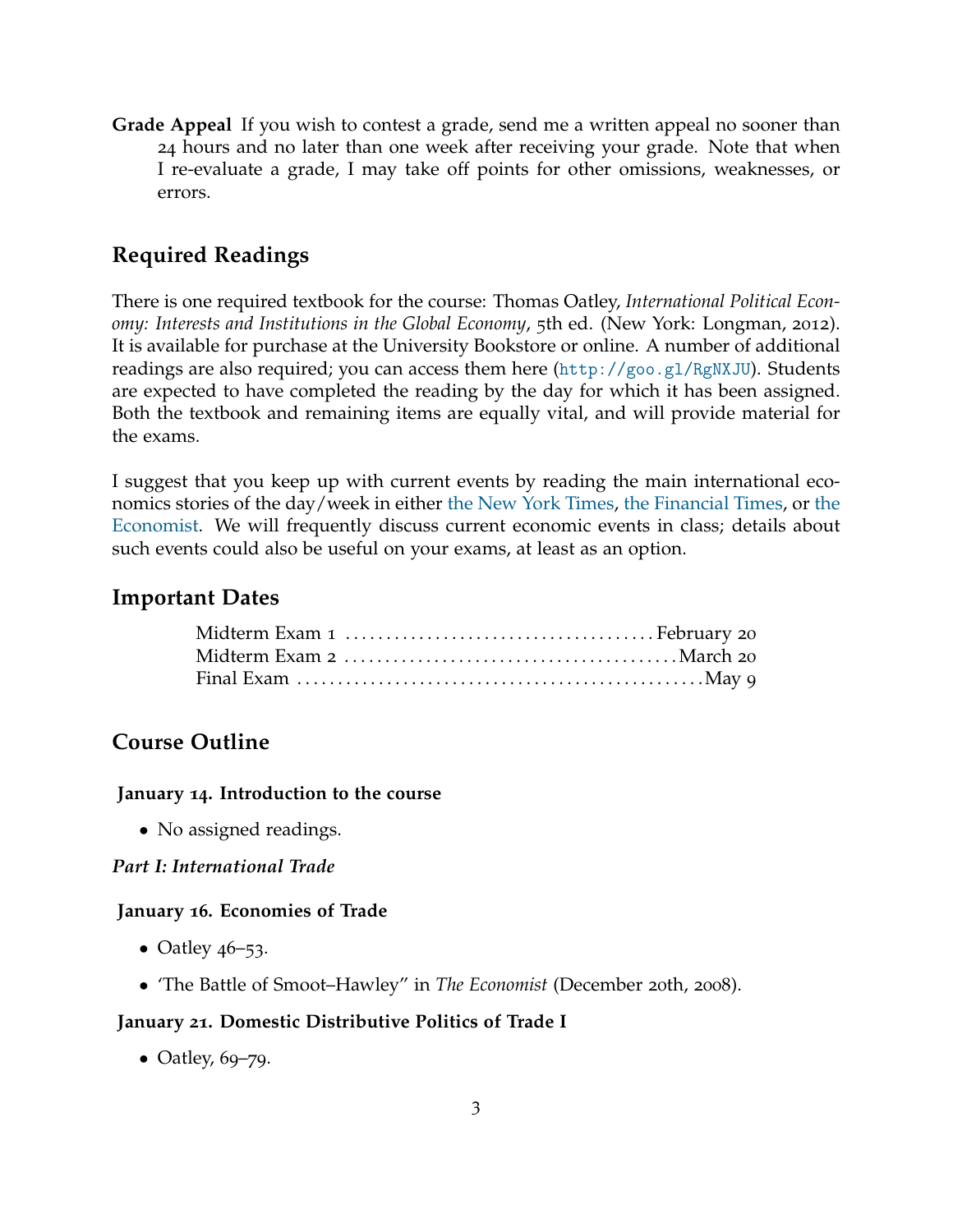- Hiscox, Michael J. 2001. "Class versus industry cleavages: inter-industry factor mobility and the politics of trade." *International Organization* 55 (1): 1–46.
- In-class reading: "Trouble With Trade" *The New York Times* (December 28, 2007).

### **January 23. Domestic Distributive Politics of Trade II**

- Milner, Helen V. and Benjamin Judkins. 2004. "Partisanship, Trade Policy, and Globalization: Is There a Left–Right Divide on Trade Policy?", *International Studies Quarterly* 48, 95–103, 114–116.
- Scheve, Kenneth F. and Matthew J. Slaughter. 2001. "What Determines Individual Trade-Policy Preferences?" *Journal of International Economics* 54 (3):267-92.
- Mansfield, Edward D. and Diana C. Mutz. 2009. "Support for Free Trade: Self– Interest, Sociotropic Politics, and Out–Group Anxiety." *International Organization*.  $63(3): 425 - 457.$
- "Partisan Tangle Over Trade Pact with Colombia," *The New York Times* (April 10, 2008).

# **January 28. Trade and Protectionism**

- Oatley, 58–62, 79–80
- Elliott, Kimberly A. 2005. "Big Sugar and the Political Economy of US Agricultural Policy," *Center for Global Development Brief*.

# **January 30. Domestic institutions, political regimes and trade policy.**

- Oatley,  $81–87$ .
- Hiscox, Michael J. "The Domestic Sources of Foreign Economic Policies," 65–72.
- Nielson, Daniel L. 2003. "Supplying Trade Reform: Political Institutions and Liberalization in Middle–Income Presidential Democracies," *American Journal of Political Science* 47: 470–475 (skim remaining pages if you wish).
- Helen V. Milner with Keiko Kubota. 2005. "Why the Move to Free Trade? Democracy and Trade Policy in the Developing Countries," *International Organization* 59.

#### **February 4. "Strategic trade" and competitiveness.**

- Oatley, Chp 5.
- Goldstein, Andrea E. and Steven M. McGuire. 2004. "The Political Economy of Strategic Trade Policy and the Brazil–Canada Export Subsidies Saga," *World Economy*. 541–566.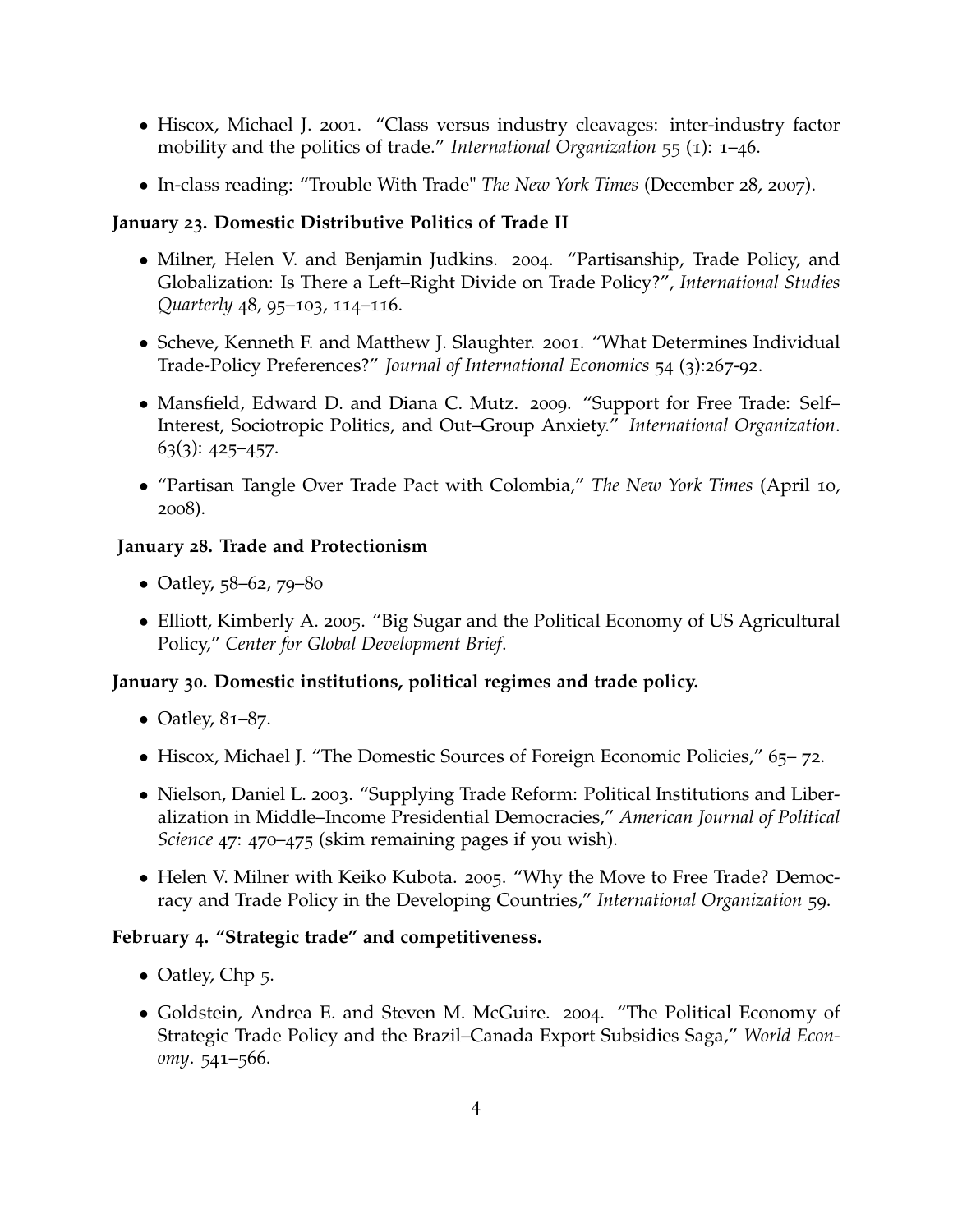#### **February 6. National security and trade policy.**

- Joanne Gowa, Allies, Adversaries, and International Trade (Princeton: Princeton University Press, 1994), 3–10.
- Rodney D. Ludema, "Allies and Friends: The Trade Policy Review of the United States, 2006," *World Economy* (2007), 1209–1221.
- "Merci, Y'all," *The Economist* (February 24, 2005).

#### **February 11. International institutions and trade.**

- Oately, 53–67.
- "China's Economic Power Unsettles the Neighbors," *The New York Times* (December 10, 2009 )

# **February 13. WTO and Regional trade agreements.**

- Oately, Chp. 2.
- Crowley, Meredith A. 2003. "An Introduction to the WTO and GATT," *Economic Perspectives* 42–57.
- Gowa, Joanne S. and Soo Yeon Kim. 2005. "An Exclusive Country Club: The Effects of the GATT on Trade," *World Politics* 57 (2005), 453–478.

#### **February 18. In-class Review for Midterm Examination**

#### **February 20. Midterm Examination 1**

#### *Part II: International Investment*

#### **February 25. Multinational corporations (MNCs).**

• Oately, Chp. 8.

#### **February 27. Politics of FDI**

- Oatley, Chp. 9.
- "When an Investment Becomes an Argument," *Financial Times* (February 12, 2006), 12.

#### **March 4. Attracting investment**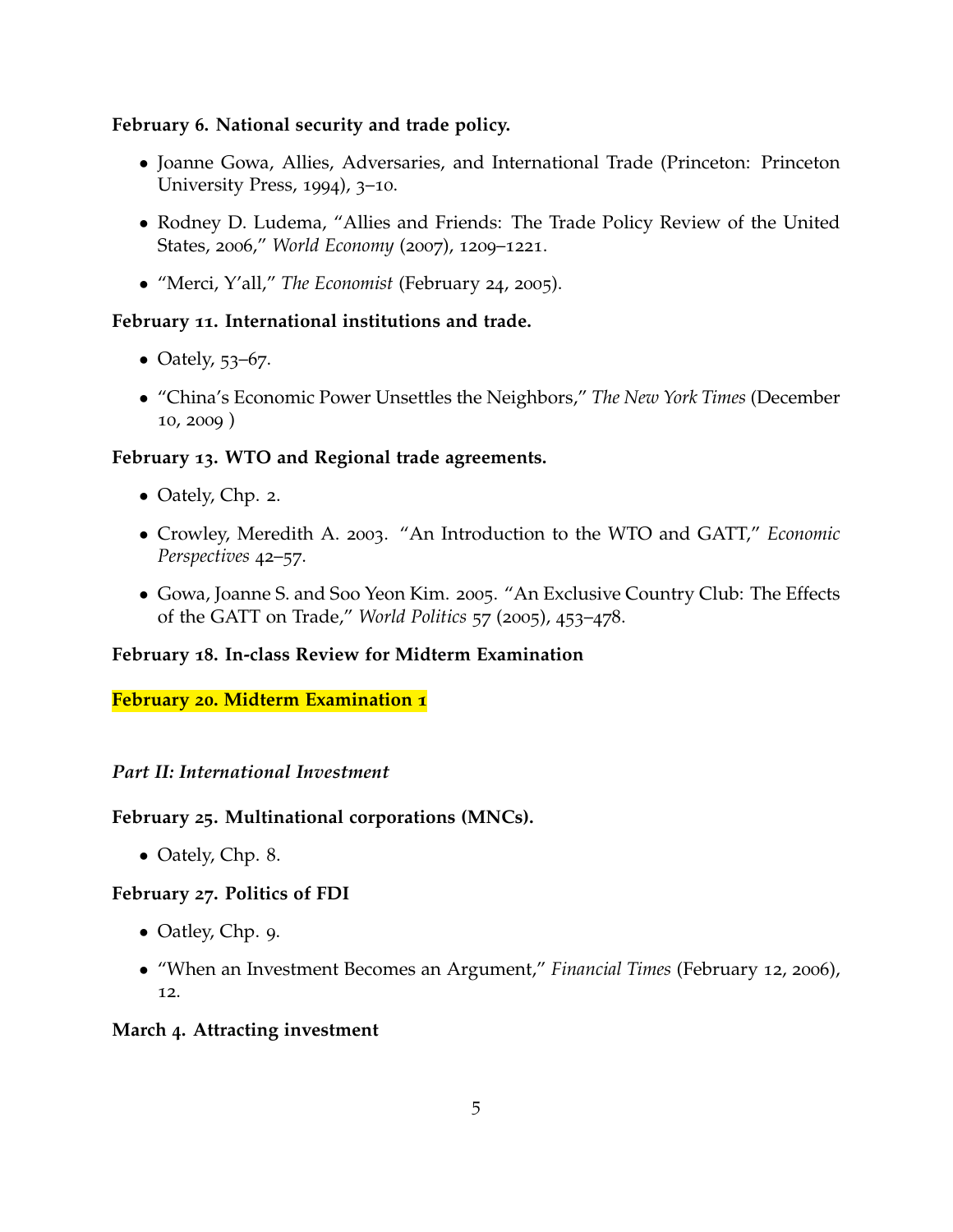- Jensen, Nathan M. 2008. "Political Regimes and Political Risk: Democratic Institutions and Expropriation Risk for Multinational Investors." *Journal of Politics* 70(4): 1040–1052.
- Yeung, Bernard et al. 2007. "Does 'Good Government' Draw Foreign Capital? Explaining China's Exceptional Foreign Direct Investment Inflow," *World Bank Policy Research Working Paper* 4206.
- Oatley, 199–200.
- "Europe Competes for Investment with Lower Corporate Tax Rates," *Wall Street Journal* (April 17, 2007), A12.
- "Least Favoured Nation" in *The Economist* August 3rd, 2006

#### *Part III: International Monetary Systems*

#### **March 6. Introduction to the International Monetary Systems**

• Oatley, 202 –241

# **March 11. The political economy of exchange rate choices. Domestic and international determinants.**

- Oatley, Chp. 12.
- Broz, J. Lawrence and Jeffry A. Frieden. 2006. "The Political Economy of Exchange Rates," *Handbook of Political Science*, 587–597.
- "Caterpillar's Profit Climbs on Strength of Foreign Sales," *The New York Times* (April 19, 2008).
- Michael Phillips, "'Ship Those Boxes, Check the Euro!' How a Tiny Firm Rides Foreign-Exchange Waves," *Wall Street Journal* (February 7, 2003).
- Phillips, Michael. "Dollar Bind: Gulf Rethinks Currency Ties," *Wall Street Journal* (May 19, 2008).

#### **March 13. A State Centered Approach to the Monetary System and Exchange Rates**

• Oatley Chp. 13

#### **March 18. In-class Review for Midterm Examination**

#### **March 20. Midterm Examination II**

#### **March 25. Monetary Union and the Euro**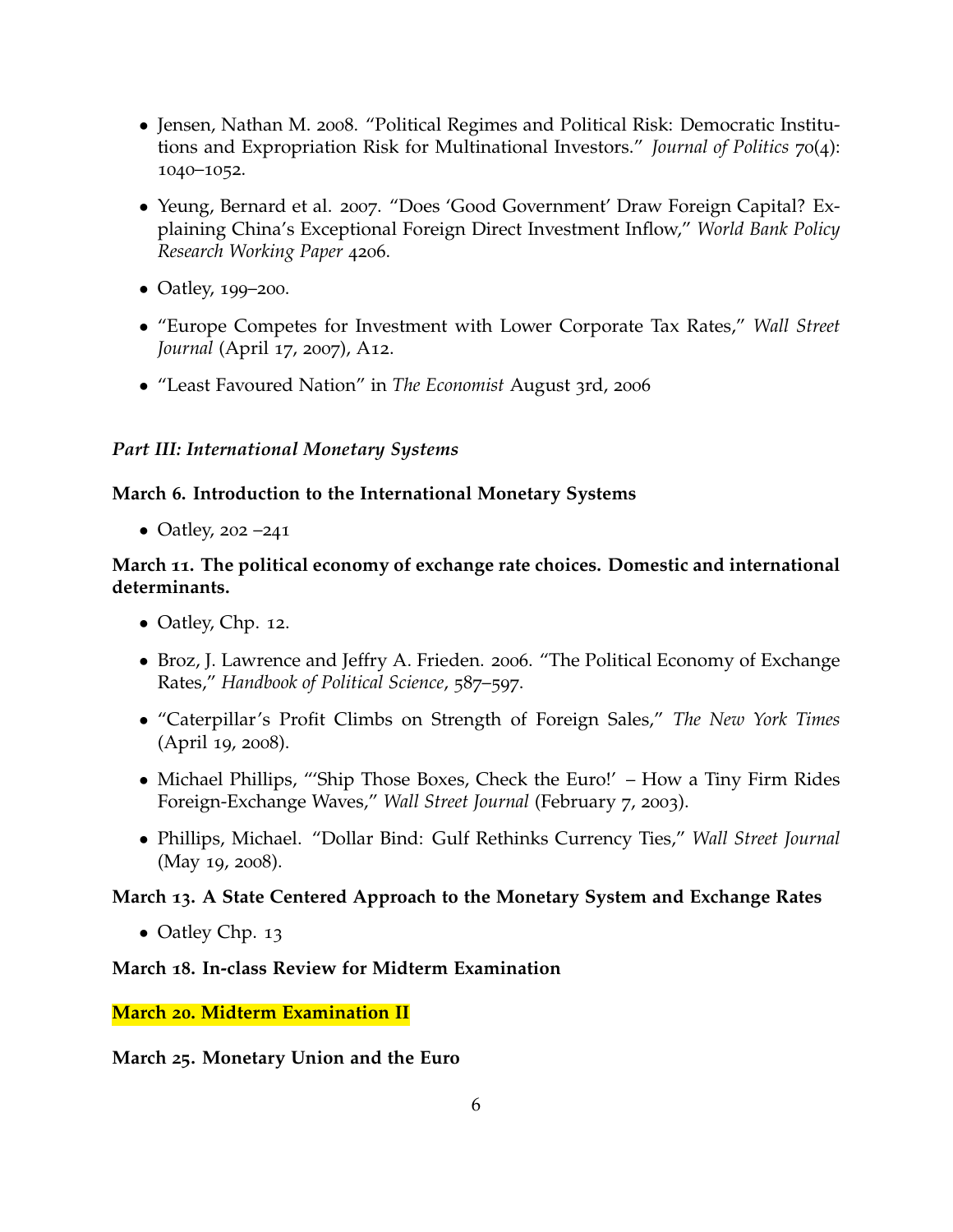- Oatley, 241–247.
- Eichengreen, Barry. 2005. "Europe, the euro and the ECB: Monetary success, fiscal failure." *Journal of Policy Modeling* 27(4): 427–439.
- Paul Krugman, "The Euro Trap," New York Times, April 30, 2010

### **March 27. The Financial Crisis of 2008**

- Frontline: The Warning or
- Frontline: Inside the Meltdown

# **March 29. Latin American Debt Crisis & Asian crisis**

• Oatley, Chp.  $14 &$  Chp.  $15$ 

# **April 3. Midwest Political Science Association Conference: No class**

### **April 8. The political economy of financial crises: Conditionality & the International Monetary Fund (IMF).**

- Stone, Randall W. 2004. "The Political Economy of IMF Lending in Africa," *American Political Science Review* 98
- Sachs, Jeffrey. 1998. "The IMF and the Asian Flu," *American Prospect* (March–April 1998).
- Goodman, Peter S. "The Dollar: Shrinkable but (So Far) Unsinkable," *The New York Times* (May 11, 2008).

# *Part IV: Topics in International Political Economy*

#### **April 10. Trade and developing nations (ISI)**

• Oatley, Chp. 6

#### **April 15. Trade and economic reform**

• Oatley, Chp. 7

#### **April 17. Development and Foreign Aid**

- Alesina, Alberto, and David Dollar. 2000. "Who Gives Foreign Aid to Whom and Why?." *Journal of Economic Growth* 5(1): 33-63.
- Easterly, William. 2002. "The Cartel of Good Intentions," *Foreign Policy*, July-August, pp. 40-49.